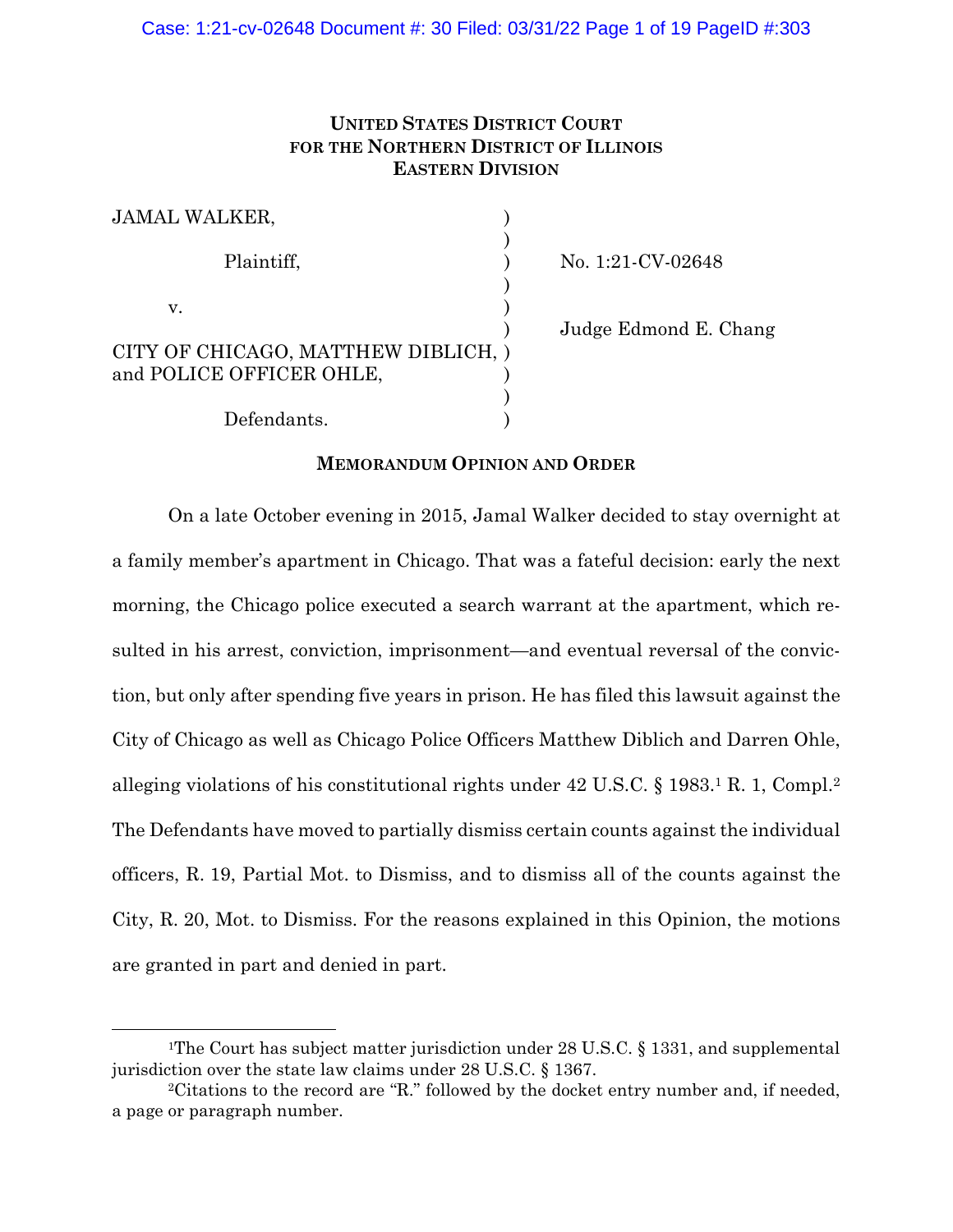### **I. Background**

In evaluating the motions to dismiss, the Court accepts all well-pleaded allegations as true and draws all reasonable inferences in Walker's favor. *Hayes v. City of Chicago*, 670 F.3d 810, 813 (7th Cir. 2012).

In late October 2015, Chicago Police Officer Matthew Diblich obtained a search warrant to search an apartment in the building at 4249 West Jackson Boulevard in Chicago, Illinois. Compl. ¶¶ 9, 12. Relying on statements provided by a confidential informant, the search warrant targeted Pierre Walker—who is Plaintiff Jamal Walker's brother—as the person who allegedly lived in the apartment and possessed a semi-automatic gun there. *Id.* ¶¶ 10, 11, 17.

On October 28, 2015, Officer Diblich and Officer Darren Ohle,<sup>3</sup> alongside around nine other officers, entered the three-bedroom apartment. Compl. ¶¶ 13, 14. They found six people there, including Plaintiff Jamal Walker. *Id.* ¶ 14. After searching the residence, the officers found cannabis and two boxes of bullets in the bedroom occupied by Antione Walker (another one of the Plaintiff's brothers) and Amaria Mordick. *Id.* ¶ 15. The bullets belonged to Antione. *Id.* ¶¶ 16, 28. The residents notified the officers that Pierre was absent from the apartment, *id.* ¶ 17, and Walker provided the officers with identification showing that he was not Pierre nor did he live in the apartment, *id.* ¶ 18. Nonetheless, despite obtaining no evidence linking

<sup>3</sup>Officer Ohle's first name was absent in the Complaint, but later confirmed by Defendants. *See* Part. Mot. Dismiss.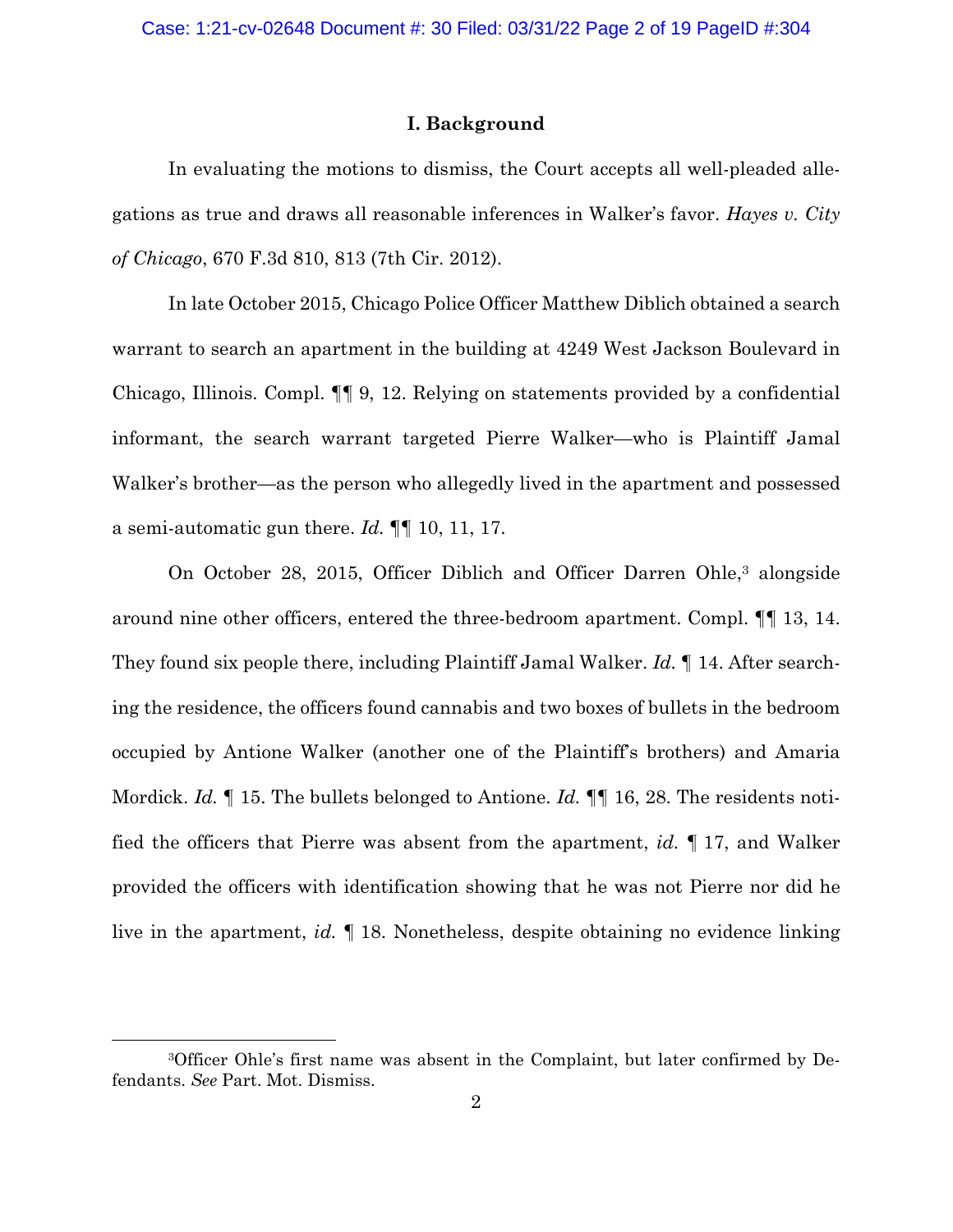#### Case: 1:21-cv-02648 Document #: 30 Filed: 03/31/22 Page 3 of 19 PageID #:305

either the cannabis or bullets to him, the officers arrested Walker on the purported basis that he admitted to owning the bullets. *Id.* ¶¶ 18, 19.

Walker was eventually charged with unlawful use of a weapon by a felon (the charge covers possession of ammunition by a felon). Compl. ¶ 20. At Walker's April 2016 trial, Officers Diblich and Ohle testified that Walker confessed to possessing the bullets. *Id.* ¶ 21. In the defense case, Keith Terrell, who was present at the search, testified that Walker did not reside in the apartment or keep any belongings there. *Id.* ¶¶ 24–25. Ultimately, Walker was found guilty of unlawful possession of a weapon by a felon and sentenced to eight years and six months of imprisonment. *Id.* ¶ 26.

But after serving almost five years in prison, Walker's conviction was reversed by the Illinois Appellate Court in March 2020. Compl*.* ¶¶ 27, 29. The Illinois Appellate Court held that there was insufficient evidence to support a guilty verdict. *Id.*  ¶ 27. Later, in October 2020, the state court also granted Walker a Certificate of Innocence. *Id.* I 29. Walker filed this lawsuit in May 2021. Compl. The Defendants have moved to dismiss certain aspects of the Fourth Amendment and due process claims (Counts 1–3) against the individual officers, as well as the *Monell* claims and state law claims against the City (Counts 5–8) in the Complaint. Part. Mot. to Dismiss; Mot. to Dismiss.

## **II. Legal Standard**

Under Federal Rule of Civil Procedure 8(a)(2), a complaint generally need only include "a short and plain statement of the claim showing that the pleader is entitled to relief." Fed. R. Civ. P. 8(a)(2). This short and plain statement must "give the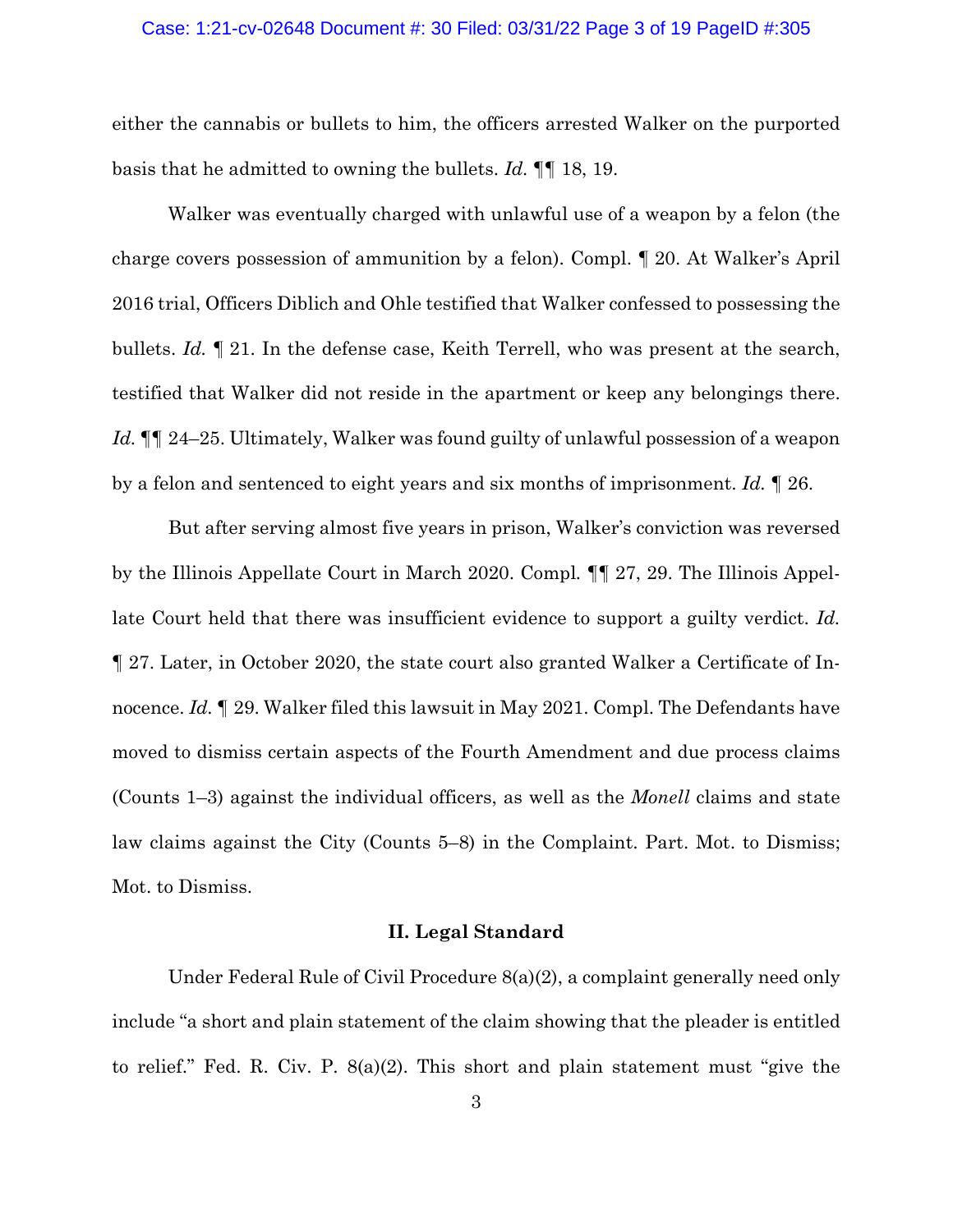## Case: 1:21-cv-02648 Document #: 30 Filed: 03/31/22 Page 4 of 19 PageID #:306

defendant fair notice of what the claim is and the grounds upon which it rests*." Bell Atl. Corp. v. Twombly*, 550 U.S. 544, 555 (2007) (cleaned up).4 The Seventh Circuit has explained that this rule "reflects a liberal notice pleading regime, which is intended to 'focus litigation on the merits of a claim' rather than on technicalities that might keep plaintiffs out of court." *Brooks v. Ross*, 578 F.3d 574, 580 (7th Cir. 2009) (quoting *Swierkiewicz v. Sorema N.A.*, 534 U.S. 506, 514 (2002)).

 "A motion under Rule 12(b)(6) challenges the sufficiency of the complaint to state a claim upon which relief may be granted." *Hallinan v. Fraternal Order of Police of Chi. Lodge No. 7*, 570 F.3d 811, 820 (7th Cir. 2009). "[A] complaint must contain sufficient factual matter, accepted as true, to state a claim to relief that is plausible on its face." *Ashcroft v. Iqbal*, 556 U.S. 662, 678 (2009) (cleaned up). These allegations "must be enough to raise a right to relief above the speculative level." *Twombly*, 550 U.S. at 555. The allegations that are entitled to the assumption of truth are those that are factual, rather than mere legal conclusions. *Iqbal*, 556 U.S. at 678– 79.

## **III. Analysis**

Before turning to the claims at issue, the Court notes that Walker explicitly waived any claim for an illegal search in Count 1. R 24, Pl.'s Br. at 1. Likewise, he admits that he has failed to state a claim for a *Brady* violation or for "concealment of

<sup>4</sup> This Opinion uses (cleaned up) to indicate that internal quotation marks, alterations, and citations have been omitted from quotations. *See* Jack Metzler, *Cleaning Up Quotations*, 18 Journal of Appellate Practice and Process 143 (2017).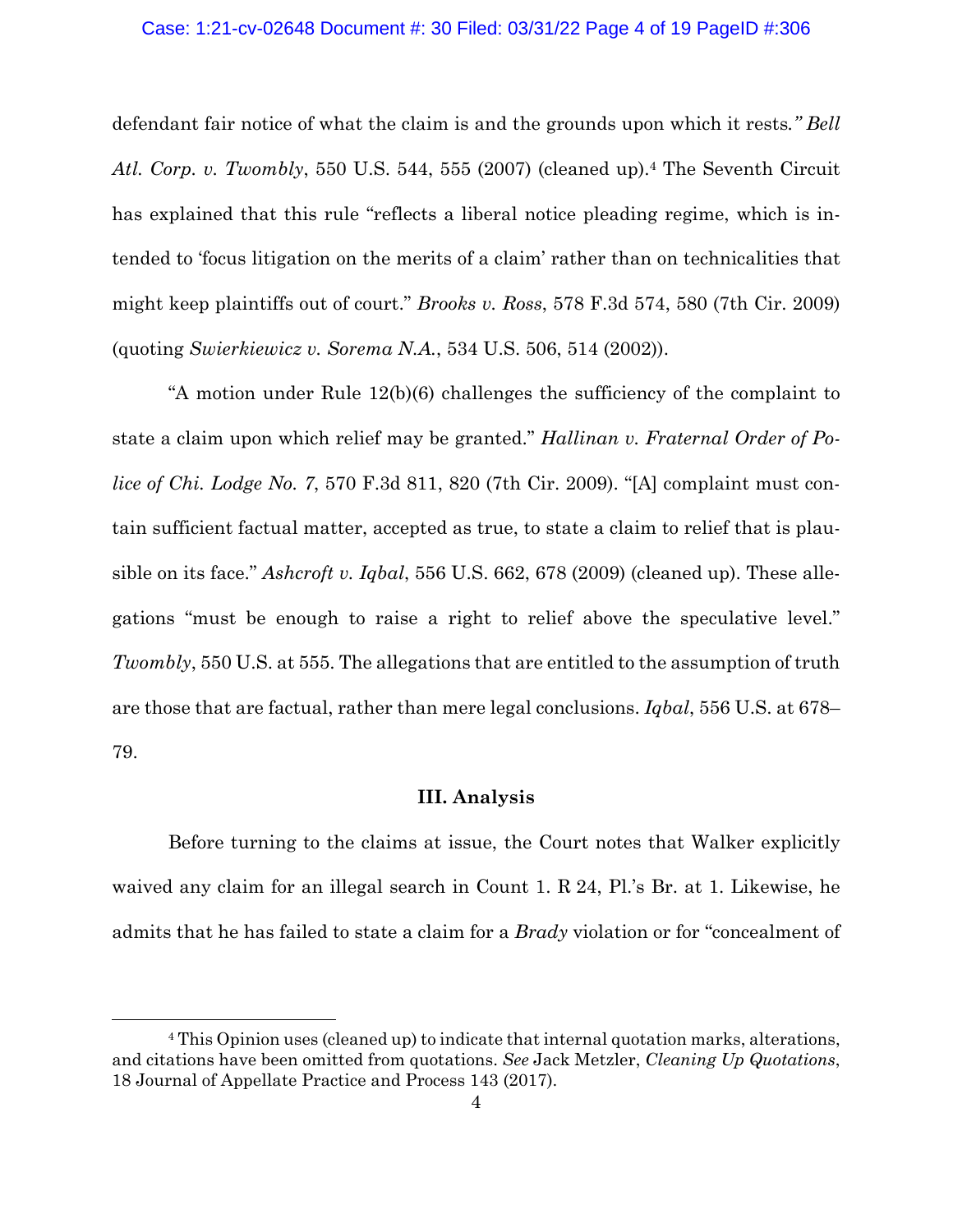exculpatory evidence" in Count 2. Pl.'s Br. at 2. Those claims are dismissed, because they were not meaningfully developed or responded to in briefing. *Wagner v. Teva Pharms. USA*, *Inc.*, 840 F.3d 355, 360 (7th Cir. 2016) (cleaned up); *see United States v. Farris*, 532 F.3d 615, 619 (7th Cir. 2008) (Defendant "failed to respond to the Government's argument in a Reply Brief, and accordingly, we find that [Defendant] waived his sufficiency of the evidence challenge.").

## **A. False Arrest (Count 1)**

In Count 1, Walker alleges that Officers Diblich and Ohle falsely arrested him by fabricating evidence—namely, that he supposedly confessed to possessing the bullets on October 28, 2015. Compl. ¶¶ 58–63. The Defendants contend that the falsearrest claim is time-barred because it runs afoul of Illinois's statute of limitations. Part. Mot. to Dismiss at 7–8; Defs.' Reply at 4–5.5 Specifically, the officers argue that Walker was required to file suit on or before October 30, 2017, which is over three years before when he actually filed the Complaint on May 17, 2021. Part. Mot. to Dismiss at 8.

It is undisputed that "[a]lthough state law determines the length of the statute of limitations for a § 1983 claim, federal law provides when that limitations period begins." *Smith v. City of Chicago*, 3 F.4th 332, 335 (7th Cir. 2021). In Illinois, Section 1983 civil-rights claims for personal injuries, like the claims in this case, are governed

<sup>5</sup>A typical § 1983 false-arrest claim requires a plaintiff to show that he was arrested without probable cause. *Neita v. City of Chicago*, 830 F.3d 494, 497 (7th Cir. 2016). The merits of the false-arrest claim are not in dispute right now, so the Court will only consider the statute of limitations issue.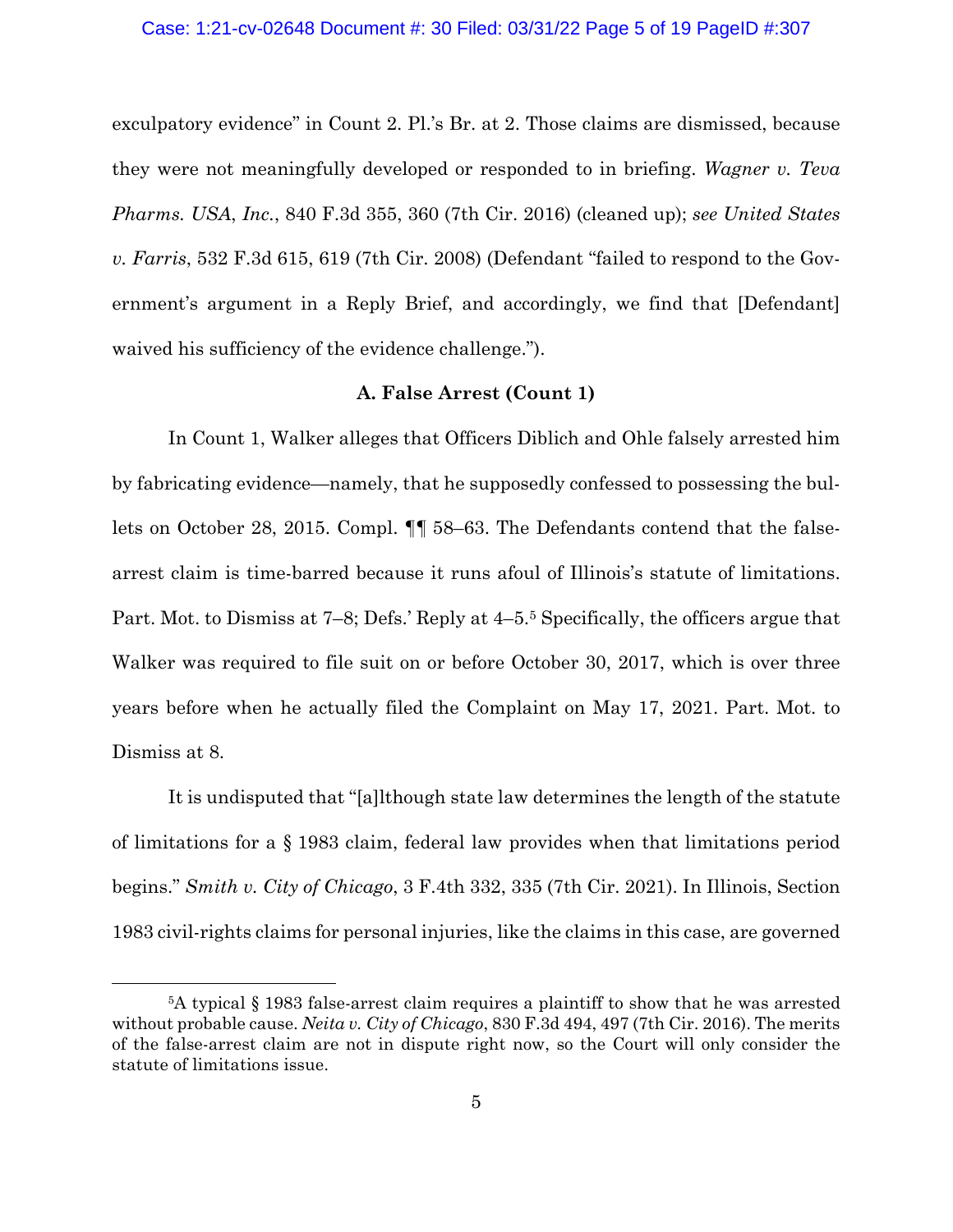## Case: 1:21-cv-02648 Document #: 30 Filed: 03/31/22 Page 6 of 19 PageID #:308

by a two-year statute of limitations. *Herrera v. Cleveland*, 8 F.4th 493, 495 n.2 (7th Cir. 2021) (citing 735 ILCS 5/13-202). A claim for false arrest accrues "at the time the claimant becomes detained pursuant to legal process." *Wallace v. Kato,* 549 U.S. 384, 397 (2007); *see also Serino v. Hensley*, 735 F.3d 588, 591 (7th Cir. 2013) (holding that a false-arrest claim is an exception to the rule that a § 1983 claim accrues when a plaintiff knows or has reason to know of the injury forming the basis of his action; rather, the statute of limitations begins to run when the arrestee is detained pursuant to legal process).

But the statute of limitations is an affirmative defense, Fed. R. Civ. P. 8(c)(1), and "a plaintiff ordinarily need not anticipate and attempt to plead around affirmative defenses." *Hyson USA, Inc. v. Hyson 2U, Ltd.*, 821 F.3d 935, 939 (7th Cir. 2016). The exception to this rule applies where "the allegations of the complaint … set forth everything necessary to satisfy the affirmative defense." *Id.* (cleaned up).

Here, the allegations of the complaint are clear enough to consider the limitations defense at the pleadings stage. No one disputes that sometime shortly after the arrest on October 28, 2015, Walker was detained pursuant to legal process. The statute of limitations for a false-arrest claim begins when the plaintiff is brought before a judge pursuant to legal process. *Wallace,* 549 U.S. at 390. Here, Walker failed to bring the false-arrest claim within two years of the start of legal process. Instead, he filed suit more than five years after that.

Walker resists this conclusion by relying on *McDonough v. Smith,* 139 S. Ct. 2149, 2159 (2019), to contend that "any claim that threatens to impugn a criminal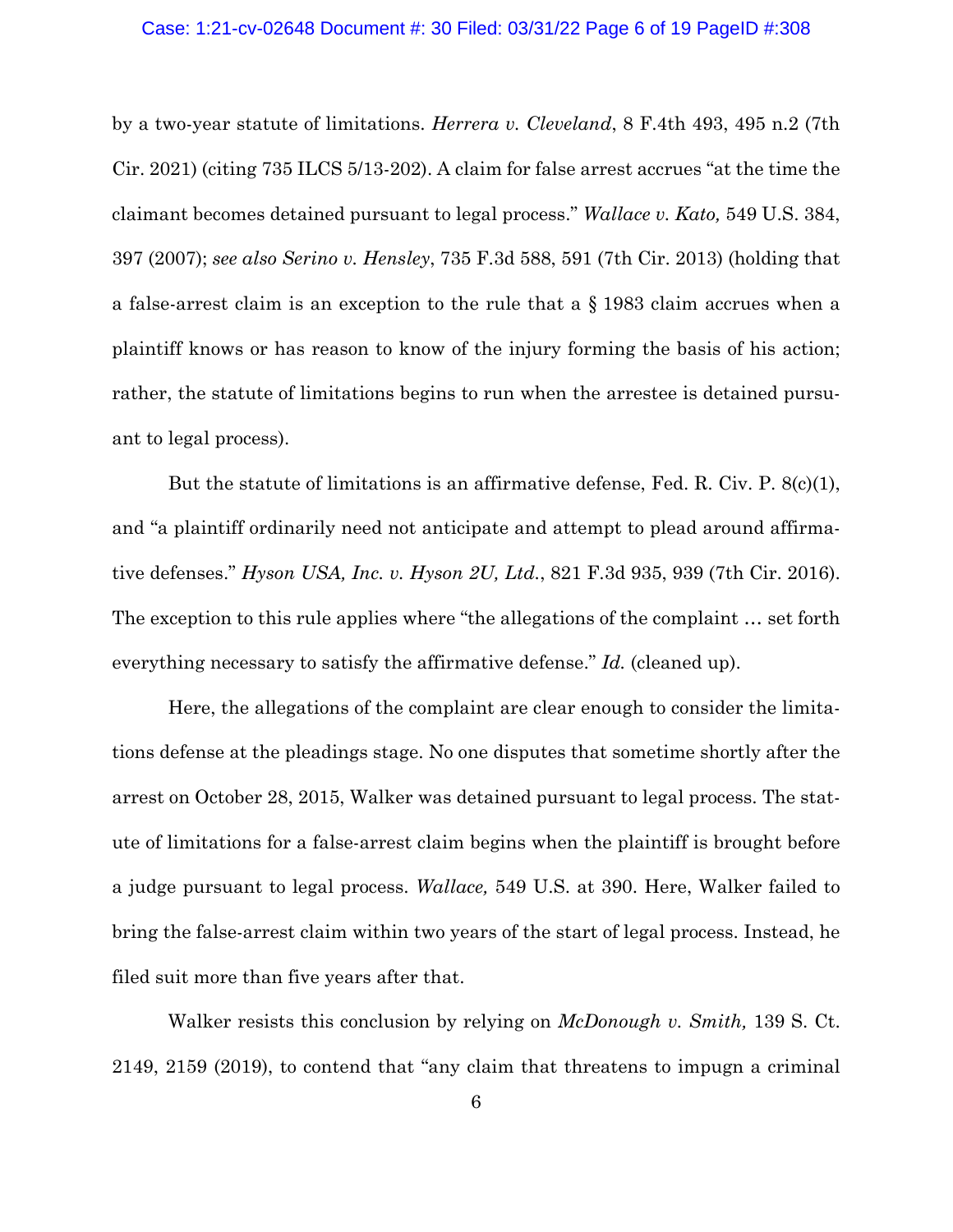## Case: 1:21-cv-02648 Document #: 30 Filed: 03/31/22 Page 7 of 19 PageID #:309

conviction does not accrue until the criminal proceedings are terminated in the claimant's favor." Pl.'s Br. at 9. According to Walker, because his arrest was predicated on fabricated evidence, his arrest "implicate[d] the validity of his criminal conviction." *Id.* at 10. That simply does not follow. It is true that, in *McDonough v. Smith*, the Supreme Court held that a Fourteenth Amendment *due process* claim (not a Fourth Amendment false-arrest claim) based on fabricated evidence accrues at the favorable *termination* of the legal proceedings against the plaintiff. 139 S. Ct. at 2153. In explaining its decision, *McDonough* relied on the principles underlying *Heck v. Humphrey,* 512 U.S. 477 (1994). In fashioning what is now a well-established rule, *Heck* held that a § 1983 claim for money damages is not cognizable if success on the claim would necessarily imply the invalidity of a state conviction. *Id.* at 486–87. In *McDonough*, the Supreme Court said the same of a fabricated-evidence due process claim: if the plaintiff were to bring the claim before even the end of the prosecution against him, then the claim would in essence "challenge the validity of the criminal proceedings against him in essentially the same manner as the plaintiff in *Heck* …." 139 S. Ct. at 2152.

Walker misapplies *McDonough* and *Heck* to his false-arrest claim. Unlike in *McDonough*, a false-arrest claim is brought under the Fourth Amendment—not the Fourteenth Amendment's Due Process Clause. The nature of the claim is a key difference: the Fourth Amendment prohibits unreasonable seizures—like false arrests and measures the reasonableness of the search exactly *at the time* of the seizure. There either is probable cause—or there is not—right at the time of the seizure. *E.g.*,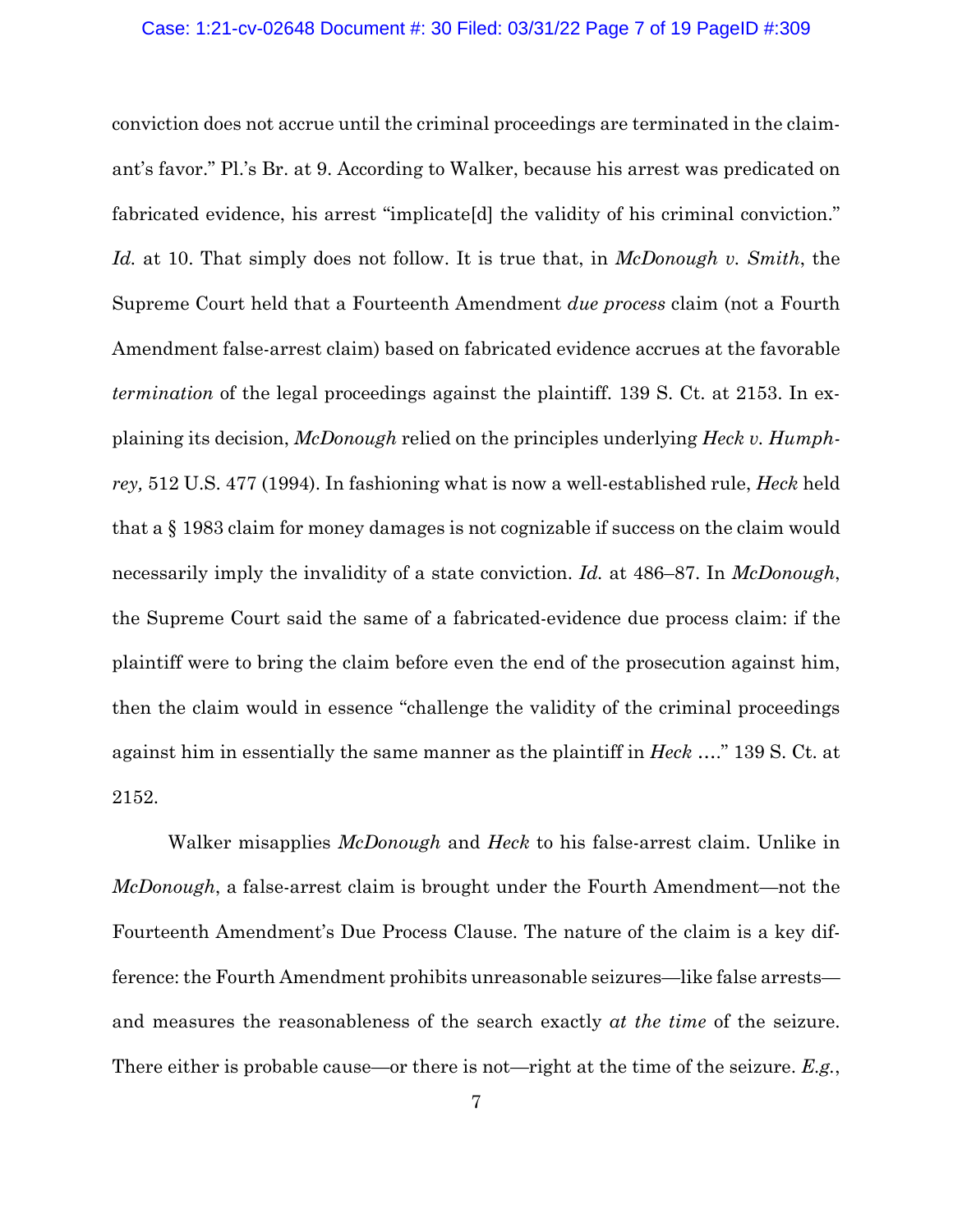*Harney v. City of Chicago*, 702 F.3d 916, 922 (7th Cir. 2012) (noting that in evaluating probable cause for a false-arrest claim, "the court's inquiry is limited to what the officer knew *at the time* of the arrest and not what has been gained from hindsight") (emphasis added). How the false arrest plays a role in the later prosecution (if there even is one) does not matter; indeed, the actual arrest might not play a role *at all* in a later prosecution, particularly if law enforcement gathers and relies on other evidence. In contrast, a fabricated-evidence claim *always* relies on the *use* of the fabricated evidence in a criminal prosecution, and is thus akin, as *McDonough* says, to the common law tort of malicious prosecution. 139 S. Ct. at 2152. This distinction is "significant enough to warrant dissimilar treatment under *Heck*." *Smith*, 3 F.4th at 338 (emphasis in original). Because Fourth Amendment claims "merely anticipate convictions," they do not "represent the same threat to an existing prosecution as the due process case in *McDonough* …." *Id.* at 339 (emphasis in original); *see id.* at 339–40 ("A due process claim attacks the whole prosecution, while the … arrest … can sometimes be severed from the rest of the prosecution."). As a result, Walker's claim "should accrue when the Fourth Amendment wrong ends." *Id.* Put another way, the false-arrest claim in late October 2015 when Walker's arrest ended and legal process began.

Walker points to two other cases to support his accrual argument: *Jackson v. City of Chicago*, 2021 WL 3883111 (N.D. Ill. Aug. 31, 2021), and *Culp v. Flores*, 454 F. Supp. 3d 764 (N.D. Ill. 2020). Both cases are distinguishable from Walker's. In *Jackson*, the district court concluded that the plaintiff's conviction was "inextricably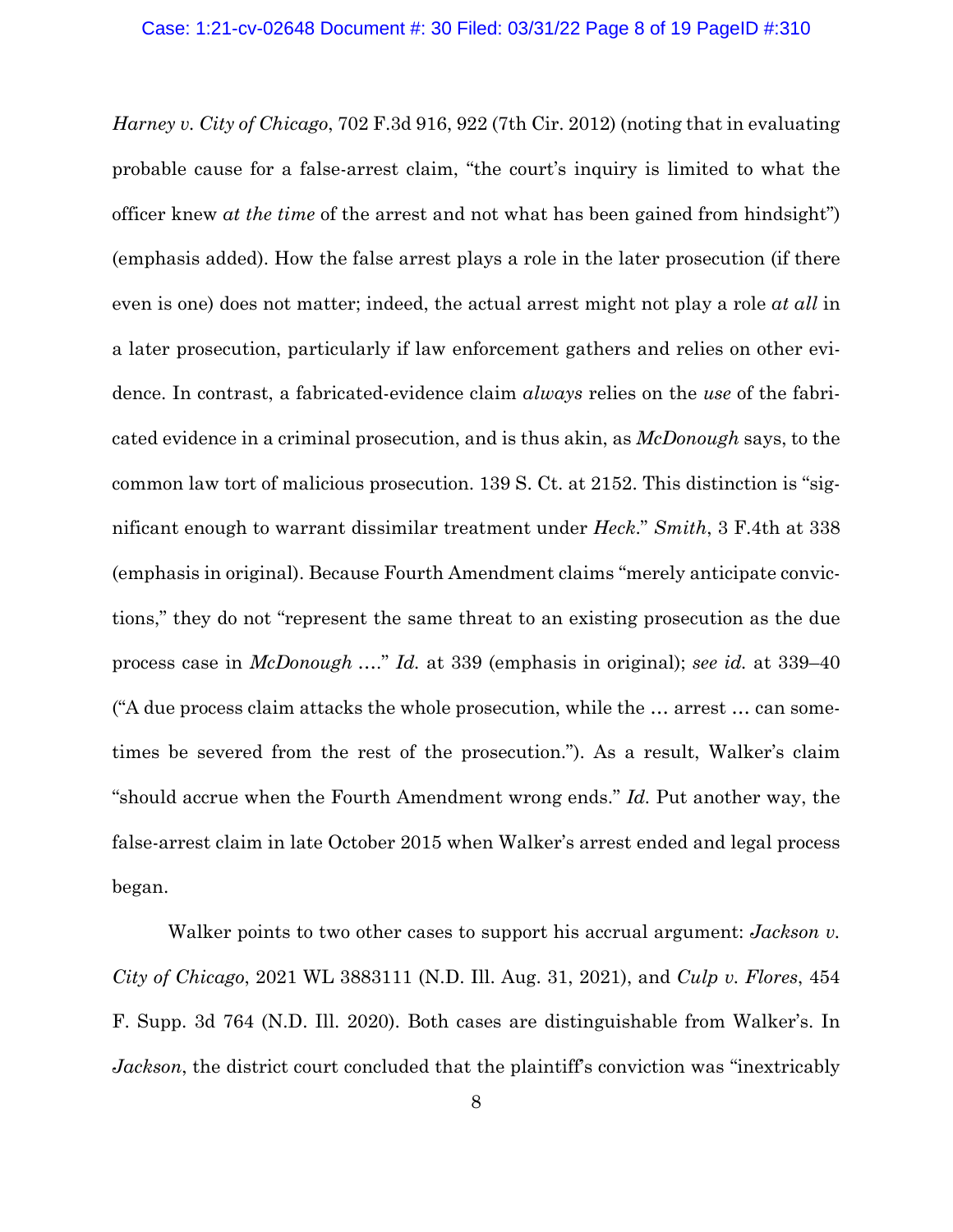#### Case: 1:21-cv-02648 Document #: 30 Filed: 03/31/22 Page 9 of 19 PageID #:311

tied up" in his Fourth Amendment false-arrest claim, *id.* at \*3, so the plaintiff's claim did not accrue until the criminal proceedings "were *fully* terminated." *Id.* at \*4 (emphasis in original). Citing *Culp*, the court in *Jackson* reasoned that the police officers in that case based the arrest on "false allegations, testimony[,] and fabricated police reports." *Id.* at \*4 (cleaned up). *Culp*, however, pre-dates the Seventh Circuit's decision in *Smith*. And because *McDonough* explicitly left intact *Wallace's* holding "that a Fourth Amendment claim is not barred by *Heck* even if it could possibly affect a future prosecution," *Smith*, 3. F4th at 340, the Court must continue to apply *Wallace* to false-arrest claims. Walker's false-arrest claim is dismissed on limitations grounds.

#### **B. Fabrication of Evidence (Count 2)**

At the end of the day, the dismissal of the false-arrest claim might not spell the doom for Walker to recover for a substantial part of his time in custody. In Count 2, Walker argues that the same misconduct that led to his purported false arrest fabricated evidence that Walker confessed to owning two boxes of bullets, Compl. ¶¶ 18, 19—also led to his conviction, sentence, and imprisonment. Compl. ¶¶ 64–68. By not moving to dismiss the fabricated-evidence claim, the Defendants effectively concede the viability of this claim at the pleading stage. *See generally* Part. Mot. to Dismiss; Defs.' Reply. Instead, the Defendants assert that they did not withhold or conceal any exculpatory evidence. Part. Mot. Dismiss at 8–9; Defs.' Reply at 2.

 To clarify, an evidence-suppression claim under *Brady v. Maryland*, 373 U.S. 83, 87–88 (1963), is not the same as an evidence-fabrication claim. *See Avery v. City of Milwaukee*, 847 F.3d 433, 441 (7th Cir. 2017). As the Seventh Circuit explained in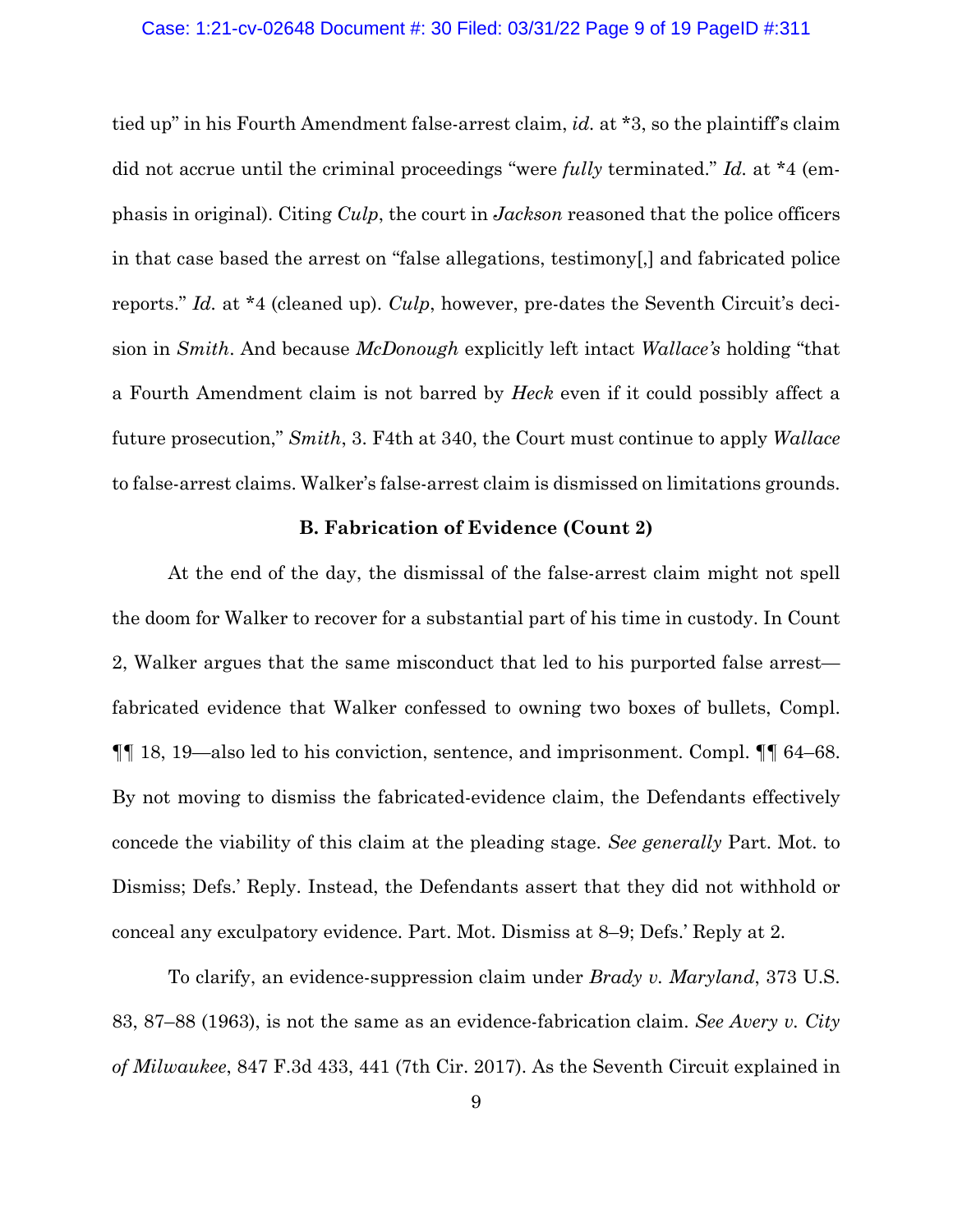#### Case: 1:21-cv-02648 Document #: 30 Filed: 03/31/22 Page 10 of 19 PageID #:312

*Avery*, a *Brady* disclosure allows the accused to use the exculpatory evidence at trial so that "the jury has a fair opportunity to find the truth." *Id.* at 439. Fabricated evidence, on the other hand, "will *never* help a jury perform its essential truth-seeking function," and thus inherently violates the defendant's right to due process. *Id.* (emphasis in original).

What's more, the requisite elements are different for each claim. To win a *Brady* claim, "a plaintiff must demonstrate that the evidence in question was favorable to him, the police suppressed the favorable evidence, and prejudice ensued because the suppressed evidence was material." *Anderson v. City of Rockford*, 932 F.3d 494, 504 (7th Cir. 2019) (cleaned up). But to prove an evidence-fabrication claim, a plaintiff must demonstrate that "the defendant officers created evidence that they knew to be false" and that "the evidence was used in some way to deprive [him] of liberty." *Id.* at 510.

To be sure, Walker could have more clearly pleaded the evidence-fabrication claim in the Complaint or at least explained it more clearly in his response brief. A claim for pretrial detention based on fabricated evidence, for example, stems from the Fourth Amendment's right to be free from seizure without probable cause.6 *Lewis v. City of Chicago*, 914 F.3d 472, 476–78 (7th Cir. 2019). This is different from the use

<sup>6</sup>In contrast to a claim for false arrest, pretrial detention without probable cause (including fabricated probable cause) violates the Fourth Amendment even after the start of legal process. "[T]here *is* a constitutional right not to be held in custody without probable cause." *Manuel v. City of Joliet*, 903 F.3d 667, 670 (7th Cir. 2018) (emphasis original). Claims for unlawful pretrial detention do not accrue until the pretrial detention ends. *Id*. at 670. Walker (who is represented by counsel) has not presented any claim or argument along these lines.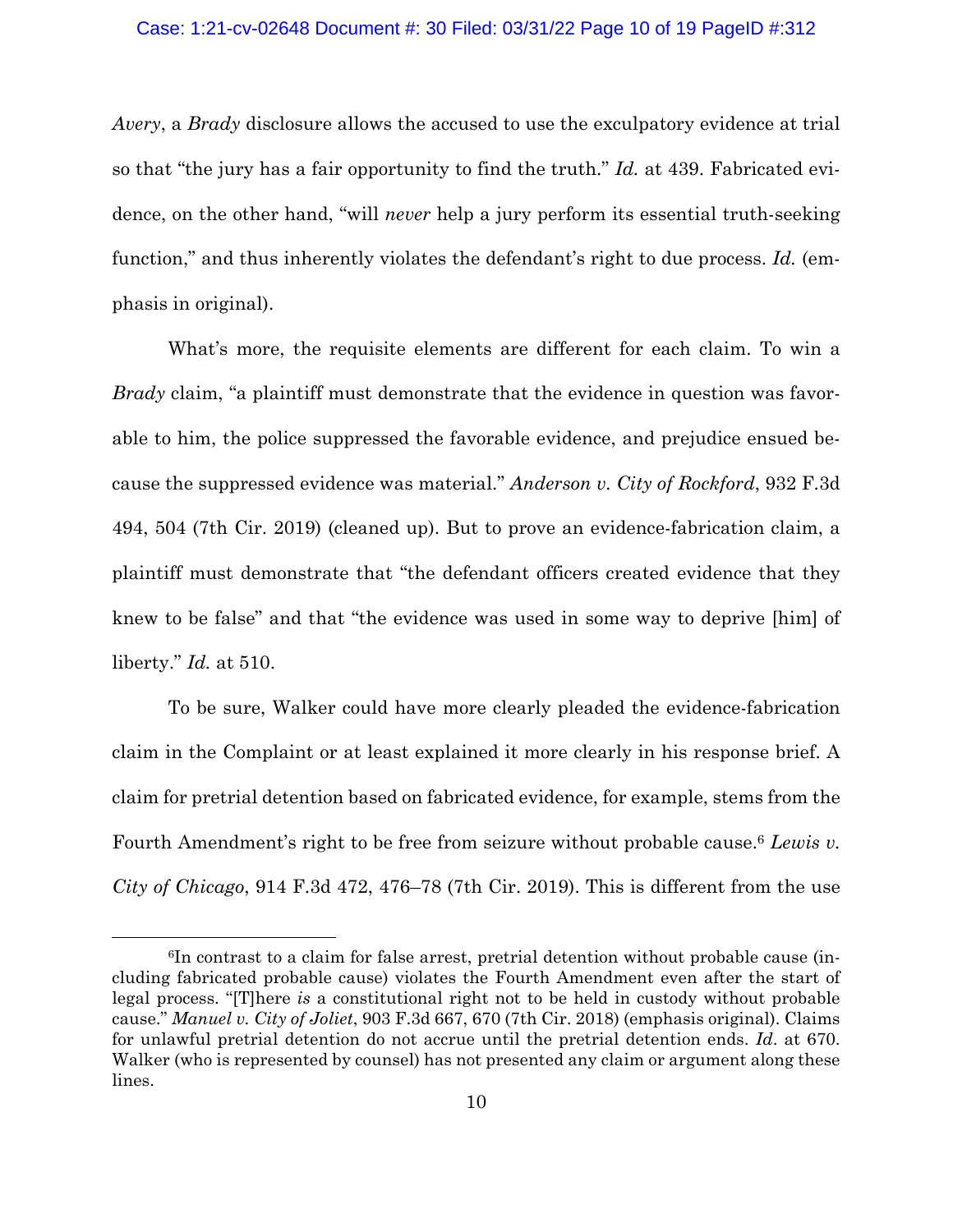#### Case: 1:21-cv-02648 Document #: 30 Filed: 03/31/22 Page 11 of 19 PageID #:313

of false evidence to convict someone, which comprises a violation of the right to a fair trial under the Due Process Clause. *Coleman v. City of Peoria*, Illinois, 925 F.3d 336, 344 (7th Cir. 2019) (citing *Mooney v. Holohan*, 294 U.S. 103, 112 (1935)). Although Walker was eventually convicted, it is unclear if he spent any time in pretrial detention. In any event, Walker did spend time in prison pursuant to the conviction and sentence, so the evidence-fabrication claim remains viable for the alleged violation of due process that caused his imprisonment.

## **C. Conspiracy (Count 3)**

In Count 3, Walker alleges that Officers Diblich and Ohle conspired to deprive him of his constitutional rights. Compl.  $\P$  69–74. The Defendants contend that Walker provides nothing more than "vague and general allegations" of conspiracy and no evidence of an agreement between the officers. Part. Mot. to Dismiss at ¶¶ 10–11; Defs.' Reply at 2–3.

To successfully state a plausible conspiracy claim under § 1983, a plaintiff must adequately allege that: "(1) a state official and private individual(s) reached an understanding to deprive the plaintiff of his constitutional rights, and (2) those individual(s) were willful participants in joint activity with the State or its agents." *Dix v. Edelman Fin. Servs., LLC*, 978 F.3d 507, 518 (7th Cir. 2020) (cleaned up); *see also Walker v. Thompson*, 288 F.3d 1005, 1007 (7th Cir. 2002) ("[I]t is enough ... merely to indicate the parties, general purpose, and approximate date, so that the defendant has notice of what he is charged with."). There is no need for any more factual detail than any other type of case: that is, the plaintiff does not have to provide a "precise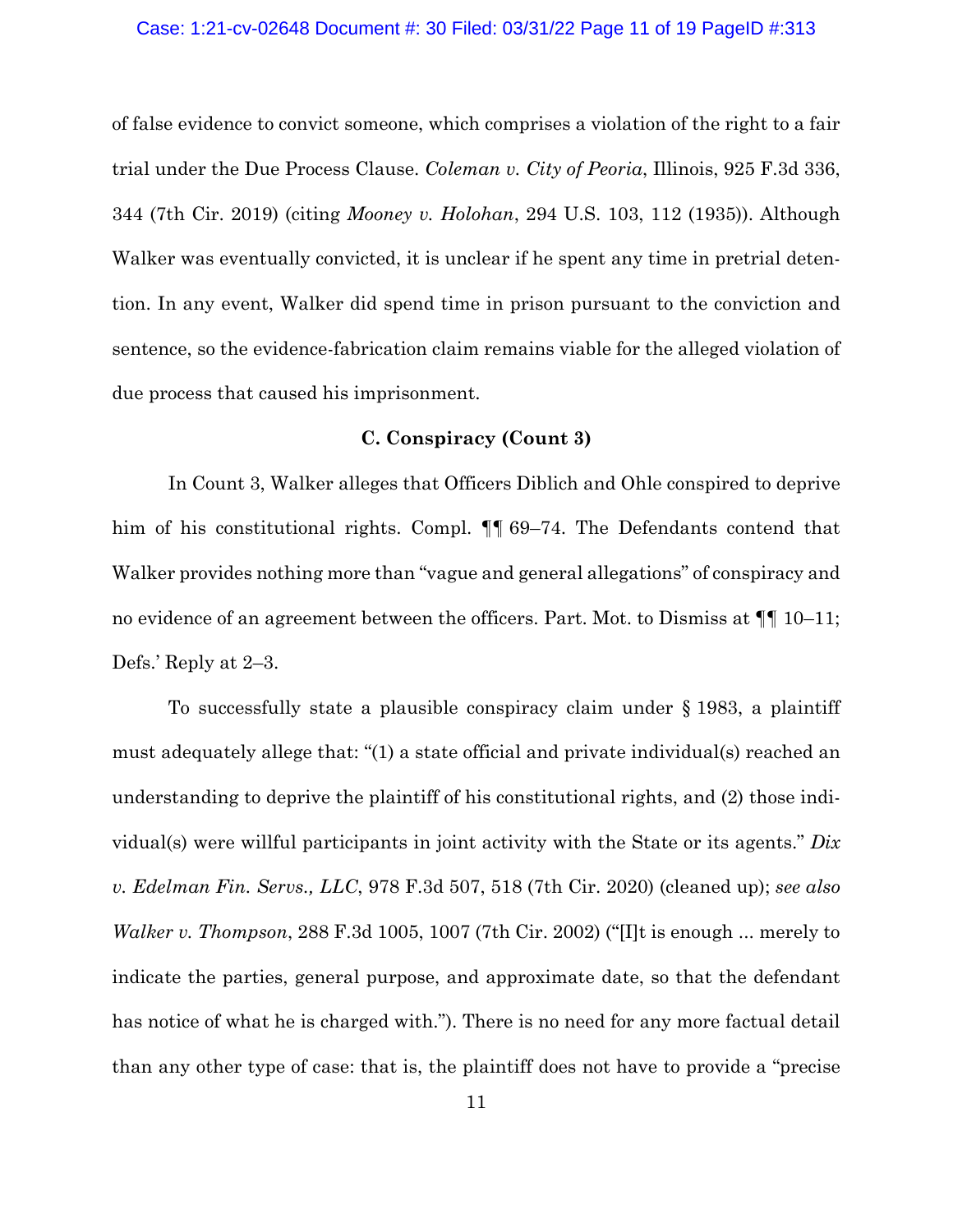#### Case: 1:21-cv-02648 Document #: 30 Filed: 03/31/22 Page 12 of 19 PageID #:314

causal connection" between the actions of the defendants and the alleged violations. *Pratt v. Tarr*, 464 F.3d 730, 733 (7th Cir. 2006). Instead, the plaintiff is simply expected to plausibly allege that they have a "tenable theory or basis of suit" and provide defendants with adequate notice of the claims against them. *Id.* (cleaned up); *see also id.* at 73233.

Here, Walker has set forth all the relevant factual elements to allege a conspiracy claim. First, Walker has identified two co-conspirators, Officers Diblich and Ohle. Second, Walker has properly alleged the general purpose of the conspiracy—to secure Walker's conviction with fabricated evidence. Because both Officers allegedly lied in testifying at trial that Walker confessed to ownership of the bullets, it is reasonable to infer, in these circumstances, that the officers agreed with one another to do so. Compl. ¶¶ 18, 19, 20, 26. When there are two officers who allegedly heard the false confession, the presentment of perjured trial testimony does not work unless both of the officers are in on it. Finally, Walker has identified the relevant dates of the conspiracy, starting with the arrest in October 2015 and (more importantly for the still viable due process claim) his state trial in April 2016. Compl. ¶¶ 18–20. For these reasons, Walker has sufficiently stated a § 1983 conspiracy claim against the officers.

#### **D.** *Monell* **(Count 5 & 6)**

In Counts 5 and 6, Walker brings claims against the City of Chicago under *Monell v. Department of Social Services of the City of New York*, 436 U.S. 658, 690 (1978). He alleges that the City failed to train, supervise, and discipline its police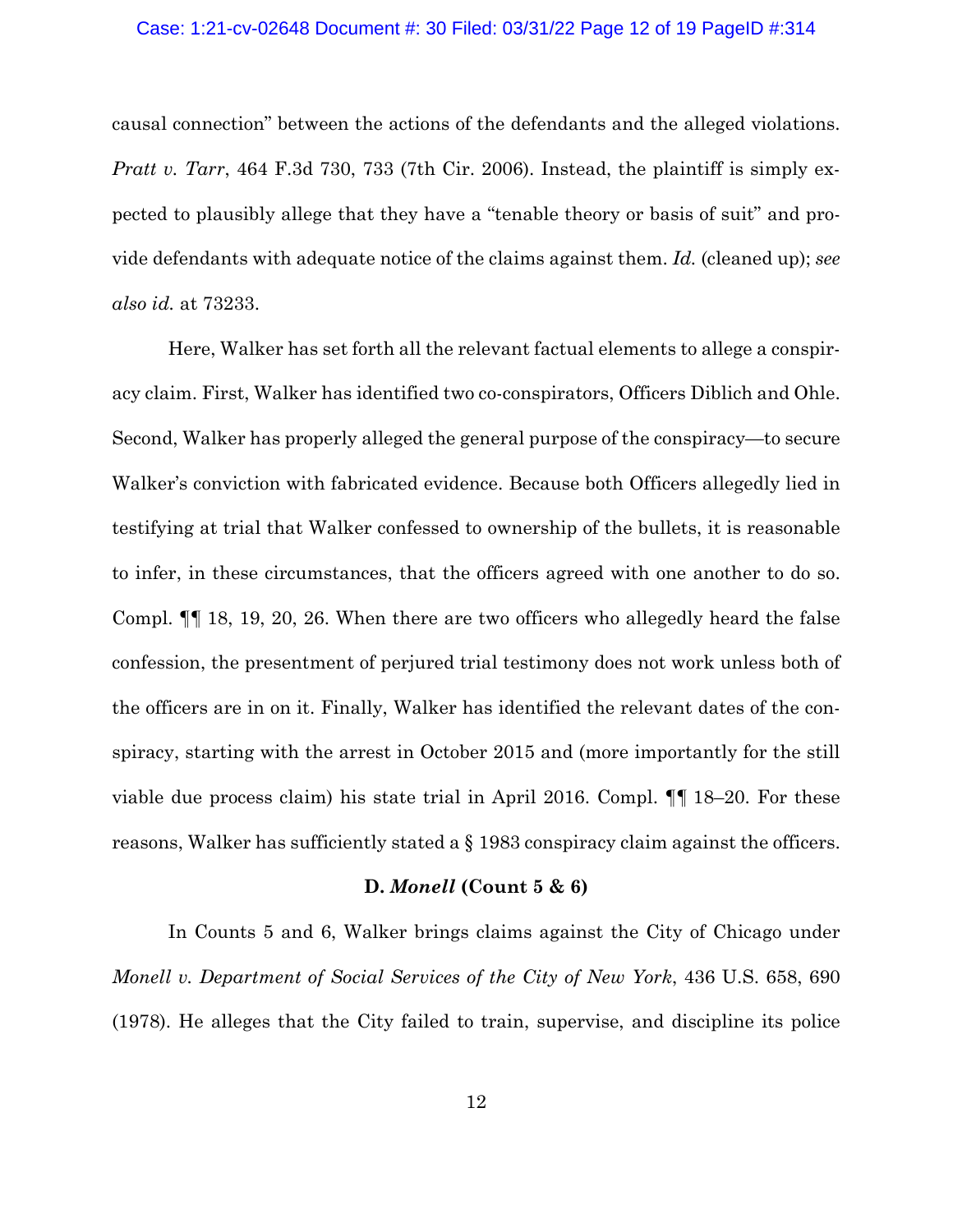officers, Compl. ¶¶ 83–87, and had a custom of fabricating evidence, *id.* ¶¶ 88–91.7 The City argues that Walker has failed to adequately allege a *Monell* claim, whether for failure to train, supervise, or discipline, or for having an unwritten custom to commit constitutional-rights deprivations, Mot. to Dismiss at 5–6. The City also argues that there are insufficient allegations on the requisite causal link behind anything that the City did and the deprivation of Walker's rights. *Id.* at 12–15.

A municipality—like the City—may be held liable for the constitutional violations committed by its employees only if the violation was caused by the municipality's final policymaker or by a municipal policy or custom. *First Midwest Bank Guardian of Est. of LaPorta v. City of Chicago*, 988 F.3d 978, 986 (7th Cir. 2021) (citing *Monell*, 436 U.S. at 694). So a civil-rights plaintiff cannot simply rely on *respondeat superior* liability under § 1983—there is no vicarious liability under § 1983 at all*. Howell v. Wexford Health Sources*, *Inc.*, 987 F.3d 647, 654 (7th Cir. 2021). To prevail on a municipal-liability claim, the plaintiff must adequately allege that the injury was caused by (1) an express policy; (2) a common practice that is "so widespread and well settled as to constitute a custom or usage with the force of law" even without written law or express policy; or  $(3)$  "an allegation that a person with final policymaking authority caused the constitutional injury." *First Midwest Bank*, 988 F.3d at 986 (cleaned up). And, importantly, the plaintiff must also adequately allege that the

<sup>7</sup>Because the *Brady* claim has been dropped by Walker, only the fabricated-evidence claim remains in Count 6.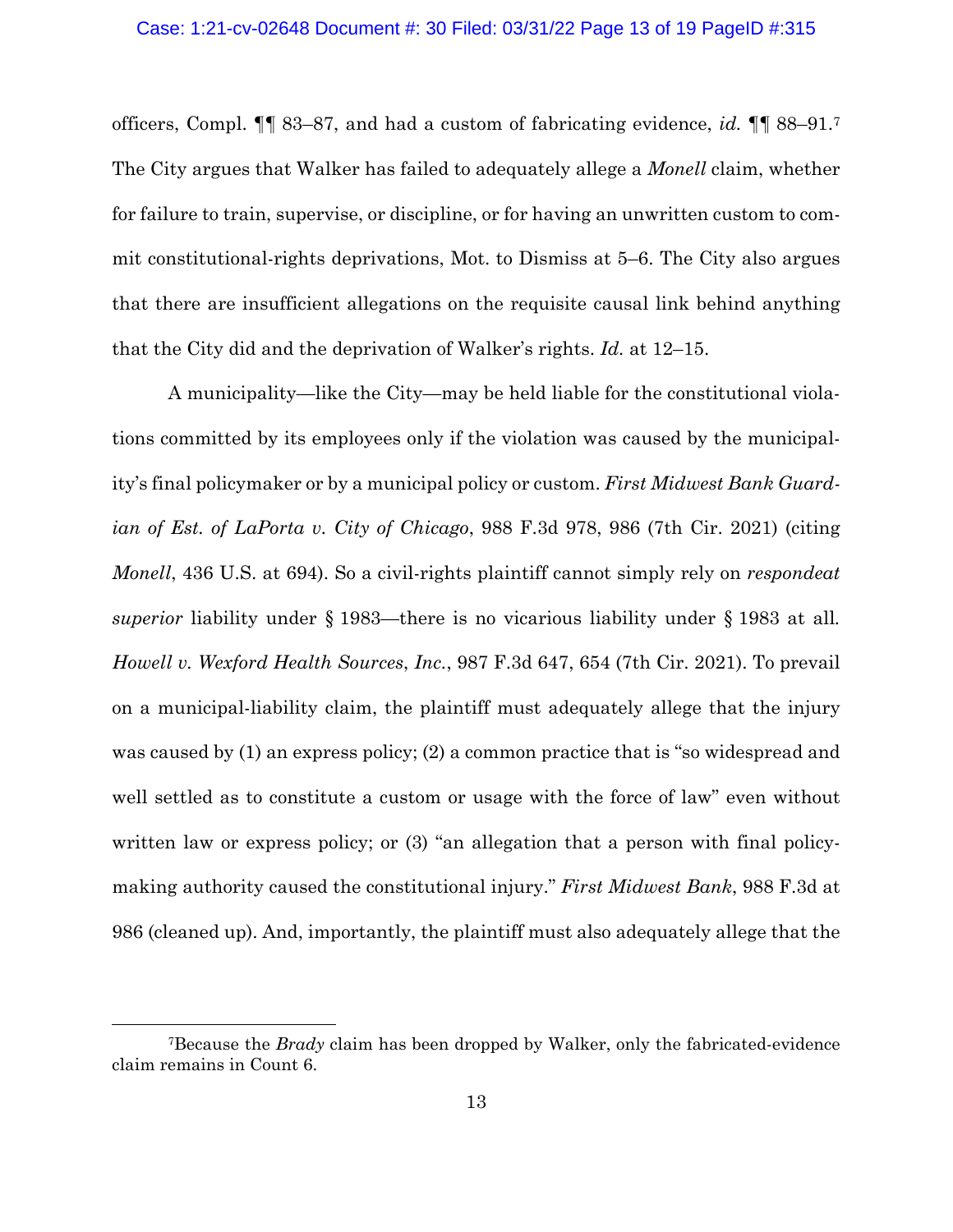#### Case: 1:21-cv-02648 Document #: 30 Filed: 03/31/22 Page 14 of 19 PageID #:316

municipality's policy was the "moving force" behind the constitutional violation. *Id.* at 986–987.

Here, Walker alleges that the City engaged in a widespread but unofficial custom or practice in failing to train its officers and in fabricating evidence. Specifically, he contends that the City did not adequately train, supervise, or discipline Chicago police officers to handle "fabricated police reports and applications for search warrants." Compl. ¶¶ 84–87. Similarly, Walker alleges that the City "had a policy and/or custom of condoning the fabrication of evidence" by Chicago Police officers. *Id.* ¶ 90. The Court examines those arguments in turn.

#### **1. Fabrication of Evidence (Count 6)**

Although all manner of factual scenarios can give rise to a widespread custom or practice for *Monell* purposes, a plaintiff must allege, generally speaking, *multiple* incidents of wrongdoing. *Thomas v. Cook Cty. Sheriff's Dep't*, 604 F.3d 293, 303 (7th Cir. 2010). This requirement aims to ensure that the plaintiff has identified "a true municipal policy ..., not a random event." *Calhoun v. Ramsey*, 408 F.3d 375, 380 (7th Cir. 2005); *see also Powe v. City of Chicago*, 664 F.2d 639, 650 (7th Cir. 1981). Courts are wary of *Monell* custom claims based on single events because single-event claims veer close to the *respondeat superior* theory of liability, which the Supreme Court explicitly rejected in *Monell*. *Monell*, 436 U.S. at 691; *City of Oklahoma City v. Tuttle*, 471 U.S. 808, 821 (1985); *Powe*, 664 F.2d at 650–51.

 Here, the fatal flaw in the *Monell* claim is that it only describes one event in which fabrication of evidence took place: Walker's own arrest and prosecution. Compl.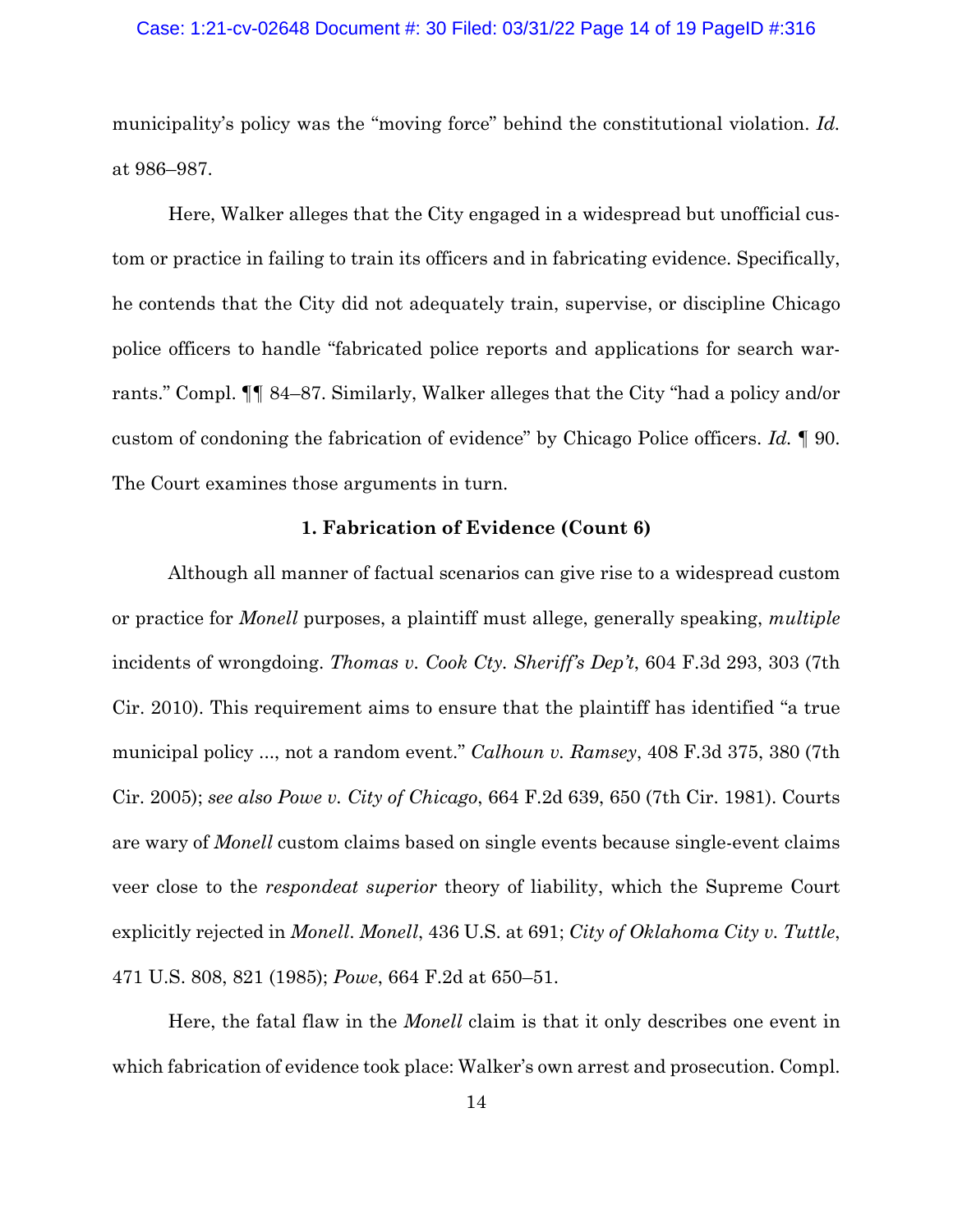¶¶ 13, 14, 20. This single event is not enough to adequately allege a municipal custom or practice. *Thomas*, 604 F.3d at 303; *cf. League of Women Voters of Chicago v. City of Chicago*, 757 F.3d 722, 728 (7th Cir. 2014) (holding that three instances of misconduct by an alderman was insufficient to qualify as a "custom or usage with the force of law").

In response, Walker argues that he does not need to "allege a pattern of constitutional violations to survive a motion to dismiss." Pl.'s Br. at 5, 6. It is true that there is no absolute requirement that every *Monell* custom claim be supported by multiple alleged instances of wrongdoing. *See White v. City of Chi.*, 829 F.3d 837, 844 (7th Cir. 2016). But context matters. In some cases—like Walker's—the nature and specifics of the underlying constitutional claim demand that more than one instance is needed to make out a plausible inference for the existence of a widespread but unwritten policy or custom with the force of law. In this case, Walker's allegations are much more specific to him, rather than suggestive of a more systemic practice.

To go beyond a single event, Walker relies on various examples of research papers and litigation, as well as the United States Department of Justice's 2017 report concerning misconduct within the Chicago Police Department. *See* Compl. ¶¶ 32–57. But the Complaint does not specify what about those citations demonstrate a widespread policy or custom of the *fabrication of evidence*, in contrast to other forms of misconduct (such as fatal shootings) or a "code of silence" by Chicago Police officers. *Id*. Nor does Walker's response brief try to sift through those sources and identify the fabricated-evidence examples. The Court concludes that these cited sources are too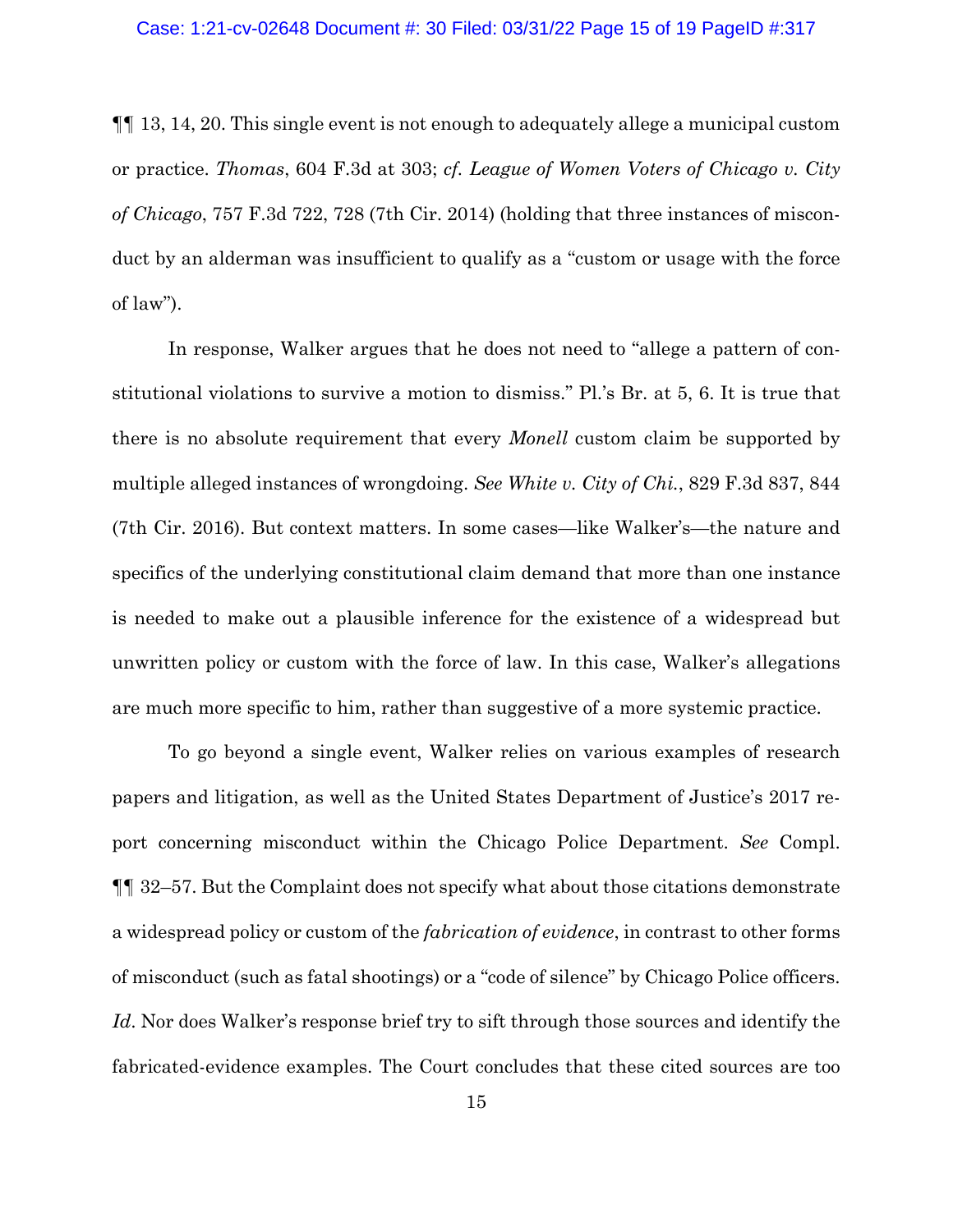#### Case: 1:21-cv-02648 Document #: 30 Filed: 03/31/22 Page 16 of 19 PageID #:318

vague (or at the least, Walker presents them that way, without further elucidation on fabricated evidence) to infer that (1) a widespread policy or custom of fabricating evidence existed within the Chicago Police Department or (2) a policy or custom like that was the moving force behind Walker's injury. *See e.g.*, *Page v. City of Chicago*, 2021 WL 365610, at \*2 (N.D. Ill. Feb. 3, 2021) (citing cases).

Walker tries to distinguish his Complaint from *Page* by arguing that here the officers allegedly lied about the confession as opposed to merely failing to report the misconduct of others. *See* Pl.'s Br. at 6. That distinction makes no difference. As *Page*  explained, many of the sources to which Walker cites are inapposite because they focus on excessive force in police shootings—not fabricated-evidence claims. *See* 2021 WL 365610, at \*3. For example, in then-Mayor Rahm Emanuel's December 2015 interview, his statement concerning a "code of silence" within the Chicago Police was delivered specifically in the context of excessive force. *Id.* at \*3, Compl. ¶ 45. So too were the DOJ Report's conclusions. 2021 WL 365610 at \*3; Compl.  $\P\P$  46–55. There are therefore insufficient allegations of an unwritten policy or custom to fabricate evidence.

### **2. Failure to Train (Count 5)**

Similarly, Walker's failure-to-train claim lacks concrete factual allegations. A failure to train may constitute an official custom or policy for purposes of § 1983 liability "only where the failure to train amounts to deliberate indifference to the rights of persons with whom the [government employees] come into contact." *City of Canton v. Harris*, 489 U.S. 378, 388 (1989); *see also Sornberger v. City of Knoxville*, 434 F.3d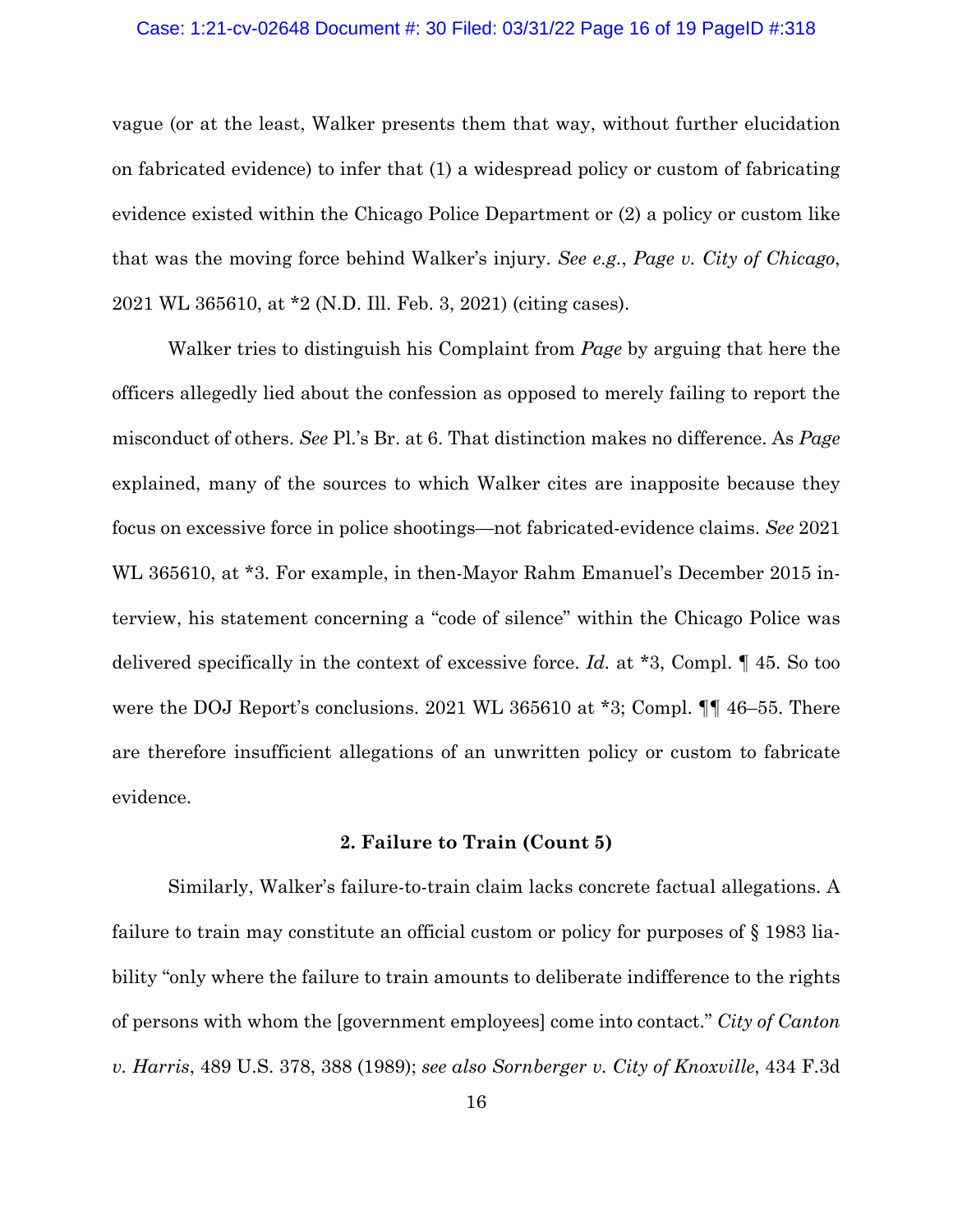1006, 1029 (7th Cir. 2006) ("Establishing *Monell* liability based on evidence of inadequate training or supervision requires proof of 'deliberate indifference' on the part of the local government."). Walker argues that the Complaint sufficiently alleges deliberate indifference, Pl.'s Br. at 8–10, but once again, the Complaint refers to the same generalized sources rejected above.

Having said that, because Walker has yet to amend the complaint, the dismissal of the *Monell* claims is without prejudice. If he can fix the allegations, then he may propose the filing of an amended complaint. (For example, by making allegations that tie the factual findings in the Justice Department report to the type of alleged misconduct here.) Or if discovery reveals some facts that might support a *Monell* claim, then he may propose an amended complaint at that point (subject to other litigation deadlines, like a Civil Rule 16(b) deadline to amend pleadings). Before doing so, however, Walker should consider carefully whether it really makes sense to consume the time and resources needed to litigate *Monell* claims (which, if unsuccessful, might require him to pay costs related to the pursuit of those claims). In any event, the *Monell* claims are dismissed without prejudice at this time.

#### **E. State Claims (Count 7–8)**

Finally, what remains to discuss are the *respondeat superior* and indemnification claims against the City. Compl. ¶¶ 92–97. To begin, *respondeat superior* liability does not apply to § 1983 claims. *Sanville v. McCaughtry*, 266 F.3d 724, 740 (7th Cir. 2001) ("The doctrine of *respondeat superior* does not apply to § 1983 actions; thus to be held individually liable, a defendant must be personally responsible for the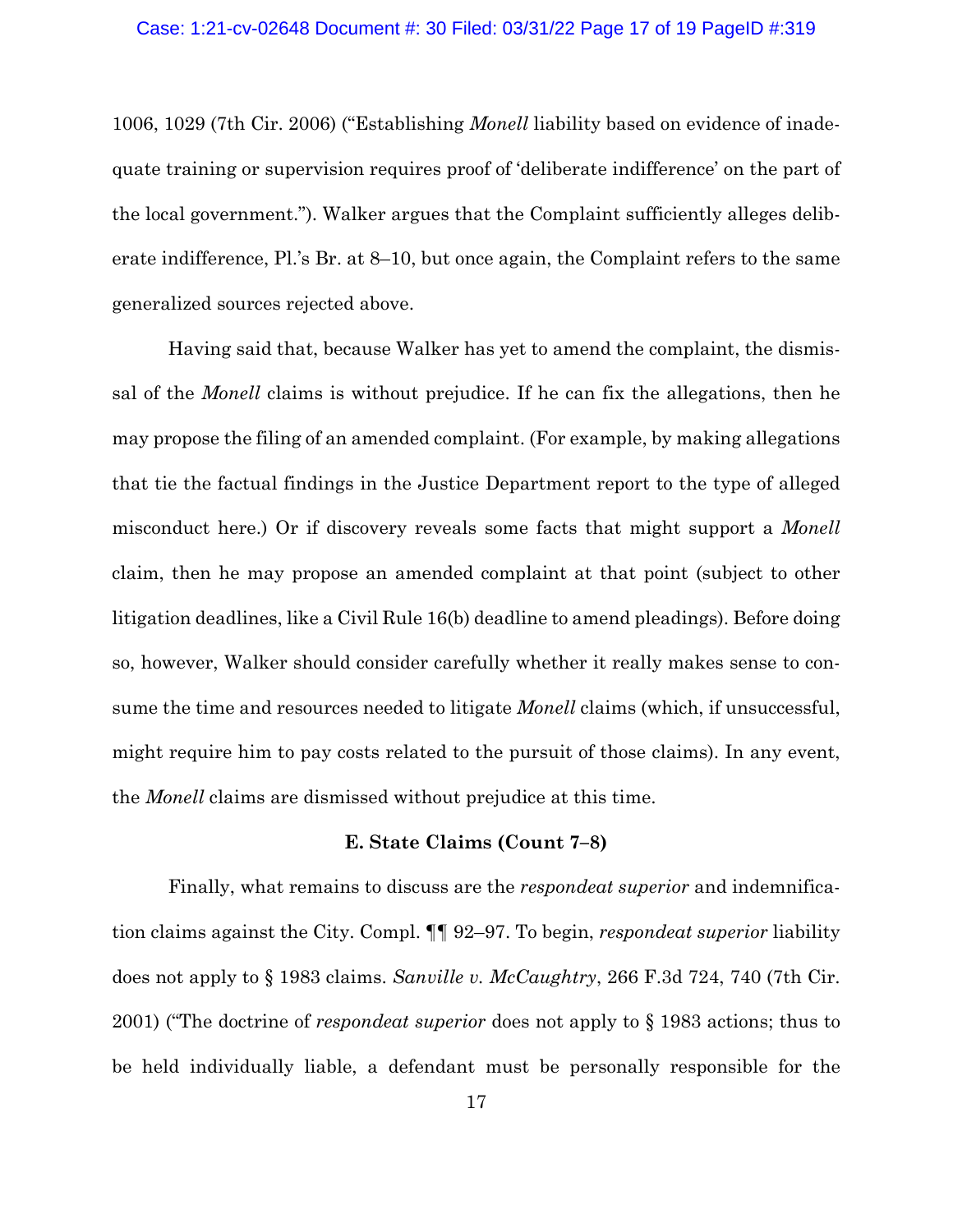#### Case: 1:21-cv-02648 Document #: 30 Filed: 03/31/22 Page 18 of 19 PageID #:320

deprivation of a constitutional right."). And there are no state law claims in this case, so the Court dismisses Count 7 outright.

On the indemnification claim, Walker asserts that the City is liable to indemnify officers for § 1983 violations. Compl. ¶¶ 95–97; *see* 745 ILCS 10/9-102 (imposing a statutory duty on local public entities to indemnify employees for actions taken in their official capacity); s*ee also Cates v. Manning*, 2020 WL 1863299, at \*3 (N.D. Ill. Apr. 14, 2020) ("[Section] 1983 plaintiffs routinely assert section 9-102 indemnification claims against municipalities simultaneously with the underlying claims against the individual officers who may have harmed them."). Because the fabricated-evidence claim survives against the individual Defendants, the indemnification claim survives too.

### **IV. Conclusion**

The Defendants' motions to dismiss, R. 19, 20, are granted in part and denied in part. The following claims are dismissed: unlawful search and seizure (Count 1); concealment of exculpatory evidence (Count 2); conspiracy as to the false arrest (Count 3); the *Monell* claims (Counts 5 and 6); and the *respondeat superior* claim (Count 7). What remains intact are the due process claim for fabricated evidence (Count 2), the conspiracy claim to commit that violation (Count 3), and indemnification as to the City (Count 8). The dismissals are without prejudice to a proposed amendment if discovery warrants it.

 The parties shall confer on a proposed discovery schedule and file a status report with the proposal. The status report is due on April 8, 2022. The tracking status